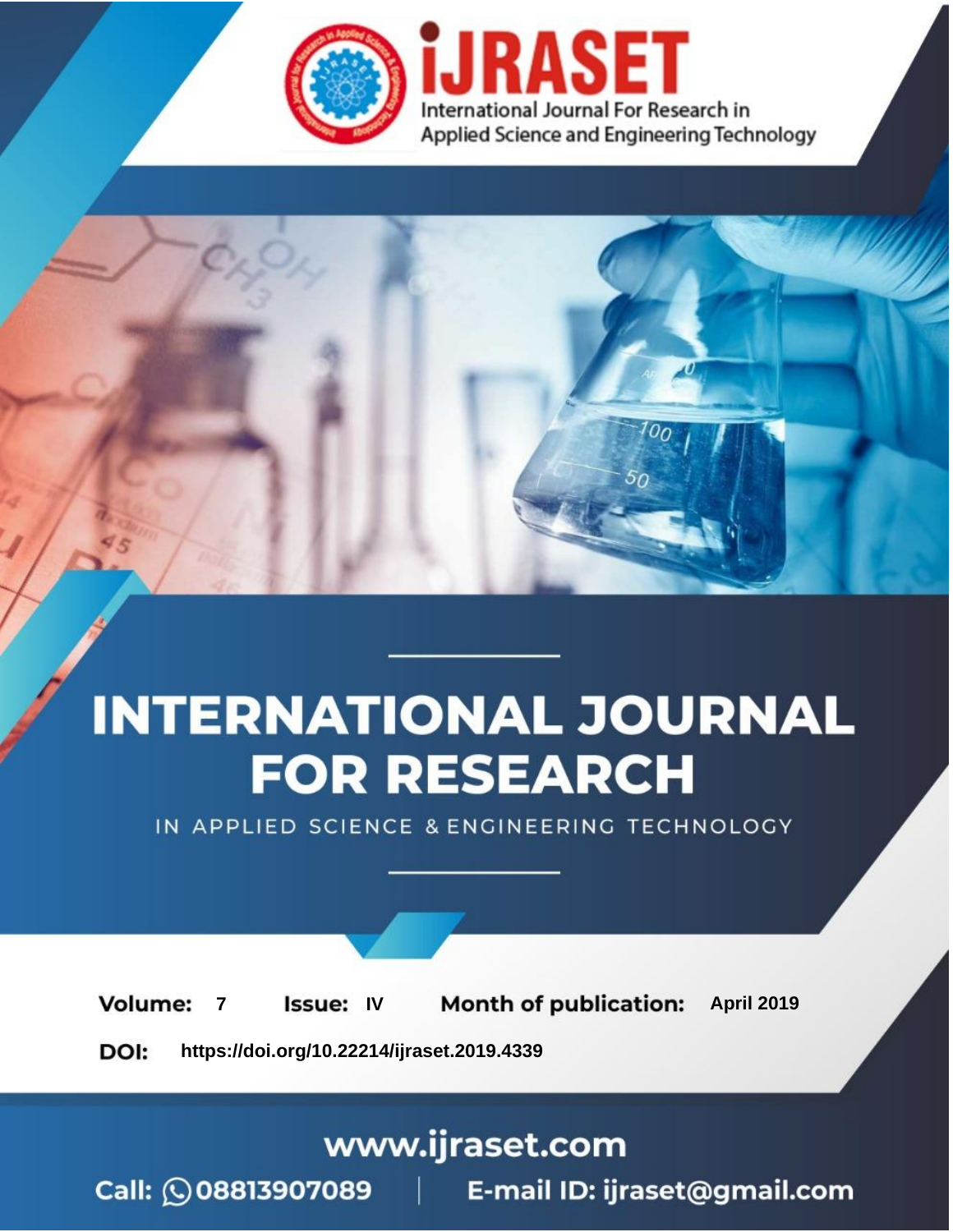

### **Innovative M-commerce Approaches with Cloud Computing**

Jigna Prajapati<sup>1</sup>, Savan Patel<sup>2</sup>, Rina Patel<sup>3,</sup>Hiral Patel<sup>4</sup> *1, 2, 3, <sup>4</sup>Assistant Professor, Acharya Motibhai Patel Institute of Computer Studies*

*Abstract: Technological innovations have already started to gain momentum within the past decade in M-commerce platform. Mobile espousal has revolutionized the e-commerce. The aim of this paper is to investigate how Cloud Computing is effective to M-commerce. The cloud computing is one of the latest technology in computer & information era. The customers are more benefited to have their space and trade security with cloud innovations. Business are expanding and reforming or conducting mobile trade for better prospects. There are many industry segments which are benefited with the use of cloud computing. Emerging M-commerce with cloud computing can open new phase of trade records with hi-fi data storage approach. The mobile can perform many basic and advance E-business tasks for greater availability operational data from anytime, anywhere. A conceptual model is proposed on the analysis of m-commerce user data. Cloud Computing impression underpins the conceptual model and helps to explain some of the findings from the study. This paper emphasis on promoting solutions for the issues of small and large scale enterprises. This include security of data travel through network and data available at specific resources. This research include one of the Cloud computing service to identify the solution of data storage in m-commerce trading through Data as service.*

*Keywords: M-commerce, cloud computing, diversity, Database as a service*

#### **I. INTRODUCTION**

It is about the online business transactions which involve applications for goods and services trading. M-Commerce is popular in use of information and communication technologies in order to achieve different chains in business relationships[1]. The mobile handheld devices are responsible to carry out communication, inform transaction and entertain using various forms of data through public and private networks in m-commerce[2]. The globalization of business is become popular due to dynamic features of mobile devices. This feature include easy mobility, less costing compare to traditional approach, any time- anywhere availability.

The one of the application as GPS has provide many convenient way of location based information sharing. Mobile phones are started used as an ATM or debit card for several applications as payment option, entertainment, content distribution and business services. The new opportunities are created for the mobile service providers as well as for users with M- Commerce[2]. Various unified forces are impacting as driving factors of mobile commerce. The latest social trends are very popular where everybody is connecting with others via mobile society for better and quick communication. Other force like technological advancements itself is very powerful for spreading economical alertness in global market. One of strong driving force element is the success of the electronic commerce[3] for mobile commerce. User/Customer expects more convince transaction day by day. User/customer are habituated to perform their day to day tasks with e-media[4]. The user demands for quick and secure services for extensive transactions which is one step ahead from e-form. mobile form is next to e-form. Mobile communication is extensively required for various factors affecting business. These parameters are conventional force point as cots, time and availability. Users expects that the content should be loaded and delivered to them anytime through an instant access. Taylore mentioned that 80% of world's population is engaged with Mobile phone. The mobile phone networks is one of the busiest network [5]. These features of mcommerce are become mandatory in many fields to survive many types of business in today's competitive environment. Mcommerce transaction for sales, purchase, services, resource sharing, product popularity, time base notification, location base services are increasing very extremely day by day.

#### *A. Key Issues in Mobile Commerce*

Along with benefits there are some issues of M-commerce. M-Commerce need to deal with issues like Secure transaction, restricted numbers of devices and supported application, Location base business issues, Ethical practice for certain types of business, data privacy, data storage, product usability & availability, trustful environment [5,6]. Further issue are from the point of view is security. The customers may have doubt about the secure transaction compare to e-Commerce. [5,6]. These all are the issues which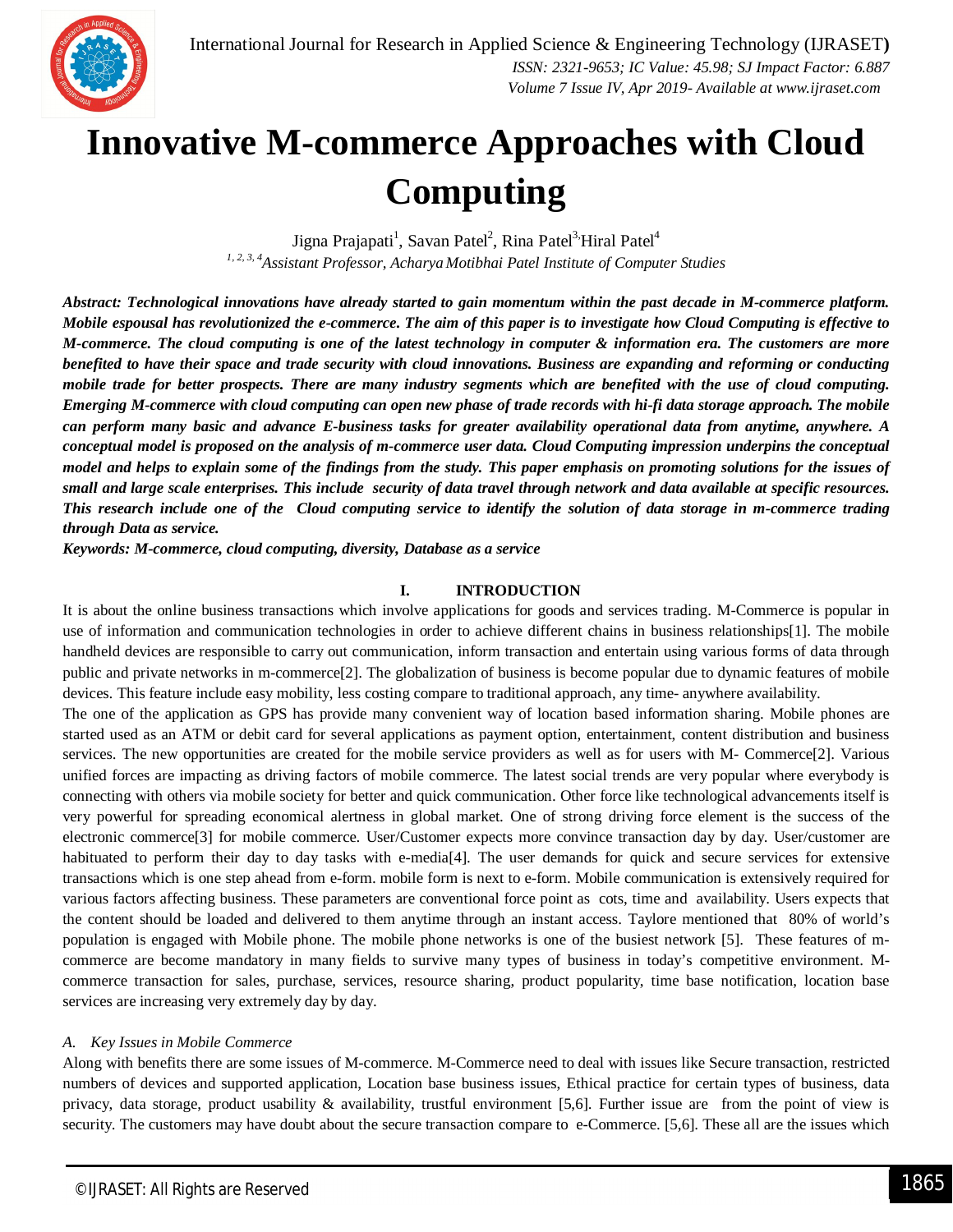

International Journal for Research in Applied Science & Engineering Technology (IJRASET**)**  *ISSN: 2321-9653; IC Value: 45.98; SJ Impact Factor: 6.887 Volume 7 Issue IV, Apr 2019- Available at www.ijraset.com*

affect the operability of m-commerce. One of the major issues data rendering. Data rendering may affect the network traffic and it may Couse further complications in transaction. The m-commerce applications required to build with specified constraints to overcome, this study focus on issues related to data storage over the network.

#### *B. Cloud and Its Types,*

The data management, processing & storage is very impressive in Cloud computing. It provides better facility for all these with the various types of network instead of local server or a personal computer. It also use remote servers hosted on the Internet [7]. Cloud are divided into four types as Public, Private, Hybrid & Community. Many industry is adopting Cloud computing for their business explorer. Cloud technology is become popular to provide consumers data storage and computing services. It manages transaction in a secure, fast and convenient way [8]. The Business are free to customize their network, , service and infrastructure related resources as per the demand [9]. Many author agrees that the cloud computing is a dynamic computing environment where scalability is key important features to give virtualized resources through Internet as part of various services [10].

#### *C. Cloud Computing Approach for M-Commerce*

The Proposed approach highlights the combination of m-commerce and cloud computing. The integrated approach argues about the time & data storage better usability in said environmental. This factor influencing individual business as well as group of business in heterogeneous platform. Now a day's internet is not far aware from mobile device. This is the reason why m-commerce is propagating very quickly. M-commerce encourage the use of mobile trading and purchasing. The proposed M-commerce architecture with Cloud computing focus on data storage utilization with cloud service. Any product ordered from online portal provide a specified data storage for future usage for future transaction. The proposed model is diverse storage ssytem based on Database as a service (DaaS). This service is specialized type of storage which will improve database capability. The data of many users is kept on cloud through DaaS as multi-tenant platform. We can apply diversity fundamental for DaaS for managing nnumbers of users' data. The user will get data storage by mobile application with DaaS mobile diversity. The diversity data storage will be executing another way to the server where user data is classified and store on cloud for the data analysis. This diversify storage of data can lead many alternative way of M-Commerce enhancement services. Any relevant information can be provided through cloud computing on demand access. One of the main issues of infrastructure management about data storage is tackle with the use of DaaS. The M-commerce activities and cloud computing is becoming the choice of various small and large scale enterprises in the prospect of scalable data storage. The diversity Storage which manage uses' data from cloud as well as from personal to remote server is very large dataset. The shared resources can analysis the need of wide range of product transaction for future business growth.

#### **II. RESULT DISCUSSION/M-COMMERCE WITH CLOUD COMPUTING**

The integrated working of M-Commerce with cloud computing will result high profit in commercial organization

- *A.* Commercial organization can determine location base product launching with the use of analysis of diversify data storage.
- *B.* Commercial organization can determine about the most busiest products transaction analysis
- *C.* Commercial organization builds ability to organizations to analyze their data. They can also determine the changing needs of the customers.
- *D.* Commercial organization can remain competitive in the market as per data flow of transaction
- *E.* Commercial organization can allow open information access to others companies from past to current and current to past
- *F.* Commercial organization can take technological advancements by infrastructure sharing

#### **III. CONCLUSION**

Cloud computing is needed for M-commerce application for better performance of business. The integrated approach provides abundant openings for established or new business. The M-commerce integrated with cloud computing provides better businesses sustainability with competitive edge. M-Commerce with benefit of cloud is more portable, quick, secure easy to access, less costlier than E-commerce. Especially it is popular to reduce time to order. Mobile commerce with current trends technology in Cloud Computing propositions a global scope for small and large scale business. Diversity data through DaaS may enhance rich environment for providing efficient data storage with minimum investment and better data management. This paper has examined how cloud computing is adopted by an M –commerce and why an individual may be influenced to use this technology faster.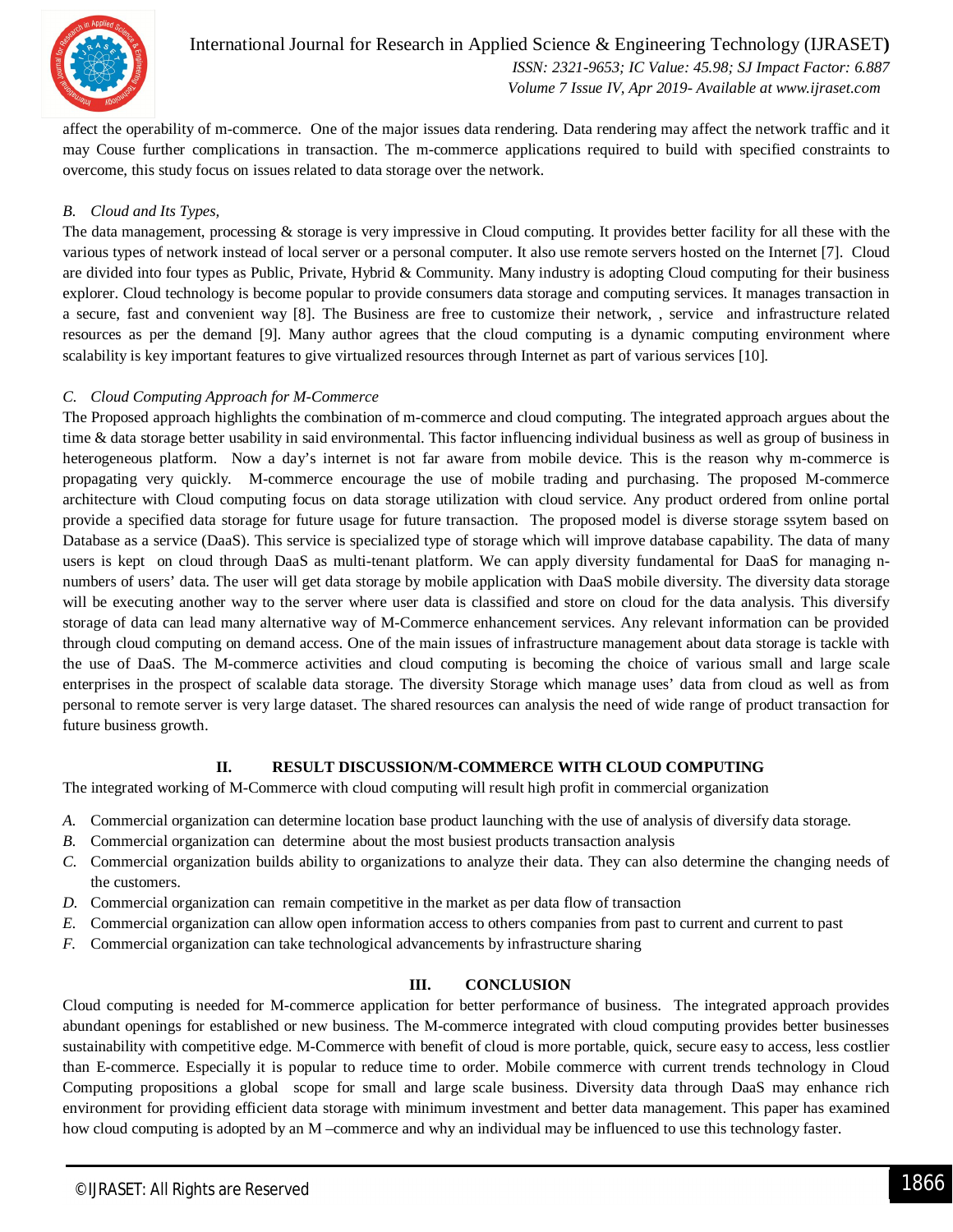International Journal for Research in Applied Science & Engineering Technology (IJRASET**)**



 *ISSN: 2321-9653; IC Value: 45.98; SJ Impact Factor: 6.887*

 *Volume 7 Issue IV, Apr 2019- Available at www.ijraset.com*

#### **REFERENCES**

- [1] Barnett, N., Hodges, S. and Wiltshire, M. (2000) 'M-commerce: an operators manual', McKinsey Quarterly, Vol. 3, pp.163–173.
- [2] Snowden, S., Spafford, J., Michaelides, R. and Hopkins, J. (2006) 'Technology acceptance and m-commerce in an operational environment', Journal of Enterprise Information Management, Vol. 19, No. 5, pp.525–539.
- [3] Wymbs, C. (2000) 'How e-commerce is transforming and internationalising service industries',Journal of Services Marketing, Vol. 14, No. 6, pp.463–478.
- [4] Min Wu "Cloud Trust Model in E-Commerce" Proceedings of the Second International Symposium on Networking and Network Security (ISNNS '10) Jinggangshan, P. R. China, 2-4, April. 2010, pp. 271- 274, ISBN 978-952-5726-09-1 (Print).
- [5] Taylor, P. (2007) 'Money transfer by mobile phone plan', Financial Times, October 19, Vol. 8, London.
- [6] S.Krithika, M.Moorthi (2013) "Prediction of M-Commerce User Behavior by a Weighted Periodical Pattern Mining". International Journal of Advanced Research in Computer and Communication Engineering Vol.2, Issue 6, June 2013. IISN (Print)- 2319-5940, IISN (Online)-2278-1021.
- [7] Danping Wang "Influences of Cloud Computing on E-commerce Business and Industry" Journal of software Engineering and Applications,2013, 6, 313-318.
- [8] Xiaoyanyang, Tiejun Pan, Jingjing Shen "On 3G Mobile E-commerce Platform Based on Cloud Computing" 978-1-4244-6709-9/10 2010 IEEE.
- [9] E.M. Hanna, N. Mohamed, and J. Al-Jaroodi, "The Cloud: Requirements for a Better Service," In 2012 12th IEEE /ACM International Symposium on Cluster, Cloud and Grid Computing (CCGrid), pp. 787-792, IEEE, 2012